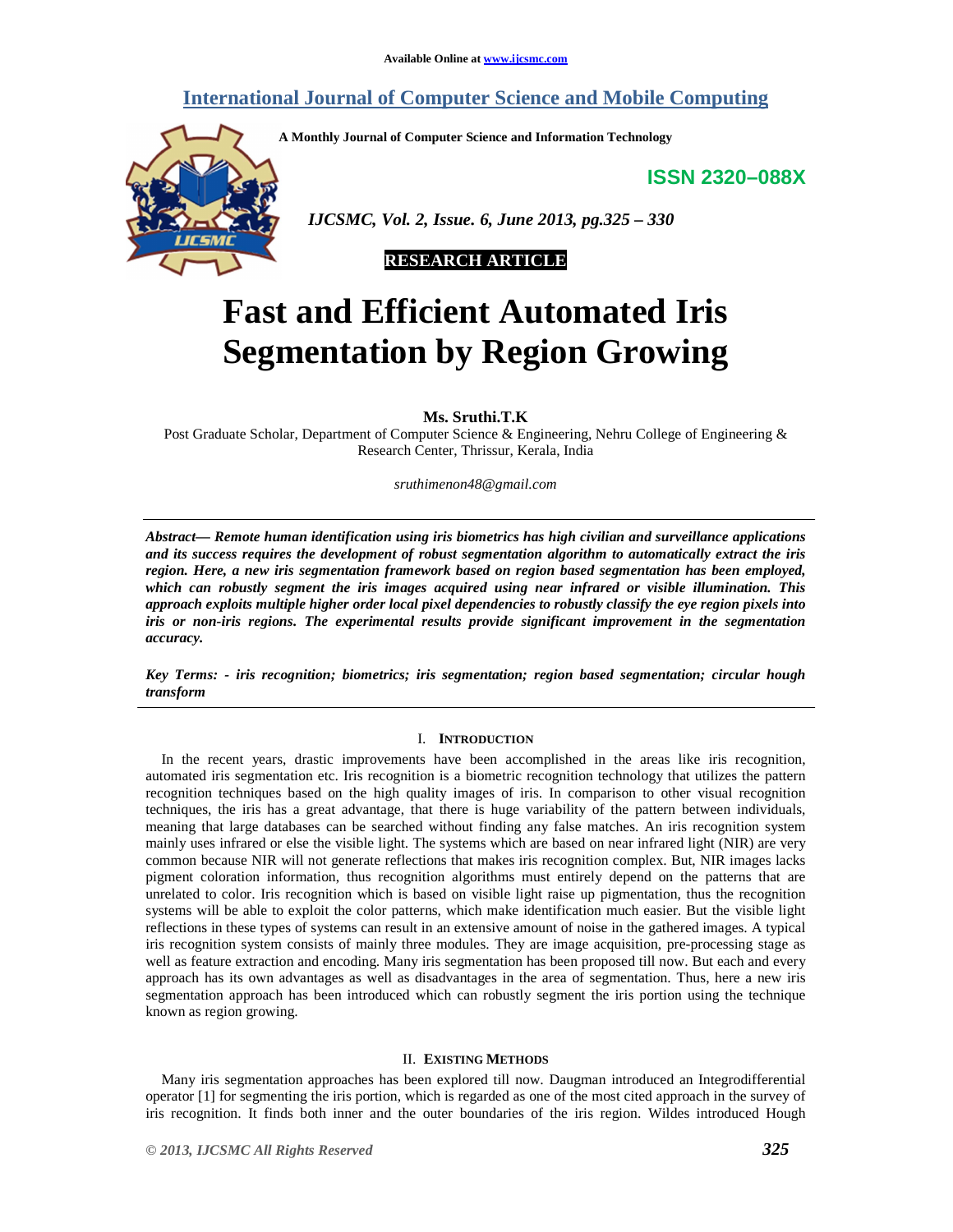transform [2], which constitute a major part in the iris recognition techniques. In this paper, in order to perform personal identification and also the verification, an automated iris recognition system has been examined as the biometrically based technology. This paper also defines the technical issues which are being produced while designing an iris recognition system. The technical issues involve three parts viz. while image acquisition, iris localization and also matching of the extracted iris pattern. Masek introduced an open iris recognition system [3] for the verification of human iris uniqueness and also its performance as the biometrics. The iris recognition system consists of an automated segmentation system, which localise the iris region from an eye image and also isolate the eyelid, eyelash as well as the reflection regions. This Automatic segmentation was achieved through the utilization of the circular Hough transform in order to localise the iris as well as the pupil regions, and the linear Hough transform has been used for localising the eyelid occlusion. Thresholding has been employed for isolating the eyelashes as well as the reflections. Now, the segmented iris region has got normalized in order to eliminate the dimensional inconsistencies between the iris regions. Proença *et.al* introduced Fuzzy K-means algorithm [4] in order to classify each and every pixel and then generate the intermediate image. A new iris segmentation approach, which has a robust performance in the attendance of heterogeneous as well as noisy images, has been developed in this. He *et.al* proposed a novel puling and pushing (PP) [5] procedure has been developed in order to accurately localize the circular iris boundaries. Thus, a perfect (accurate) as well as a rapid iris segmentation algorithm for iris biometrics has been developed in this. Tan *et.al* introduced a novel region growing scheme known as the eight-neighbor connection based clustering [6] has been proposed in order to cluster the whole iris image into different parts. Puhan *et.al* introduced a new segmentation method for noisy frontal view iris images which is captured with minimum cooperation based on the Fourier spectral density [7] has been developed in order to compute fourier spectral density for each pixel with the aid of its neighborhood and then executes row-wise adaptive thresholding, and thus results in a binary image which gives the iris region in a fairly accurate manner. Radman *et.al* states that, segmentation of iris is one of the most vital as well as difficult task in iris recognition. [1] and [2] are widely used for iris texture segmentation. But their computational time consumption is high. Time consumption is mainly required in order to recognize the initial centers of both iris as well as pupil circular boundaries. A simple solution for this problem has been given in this paper. Thus, circular Gabor filter (CGF) [8] has been utilized in order to localize the initial pupil center. Tan *et.al* unified framework approach [9] has been introduced, which automatically provide the localized eye images from face images for iris recognition. And also, an efficient post processing operations has been introduced in order to mitigate the noisy pixels which have been formed by the misclassification. All these approaches have its own advantages as well as disadvantages.

#### III. **PROPOSED SYSTEM**

The existing methods like iris segmentation using Circular Hough Transform is effective in segmenting the iris portion. But the segmentation accuracy should be improved. Thus a novel segmentation approach based on region growing has been provided. Region growing segmentation is a direct construction of regions. Region growing techniques are generally better in noisy images where edges are extremely difficult to detect**.** The region based segmentation is partitioning of an image into homogenous areas of connected pixels through the application of homogeneity criteria among candidate sets of pixels. Each of the pixels in a region is similar with respect to some characteristics or computed property such as colors, intensity and texture.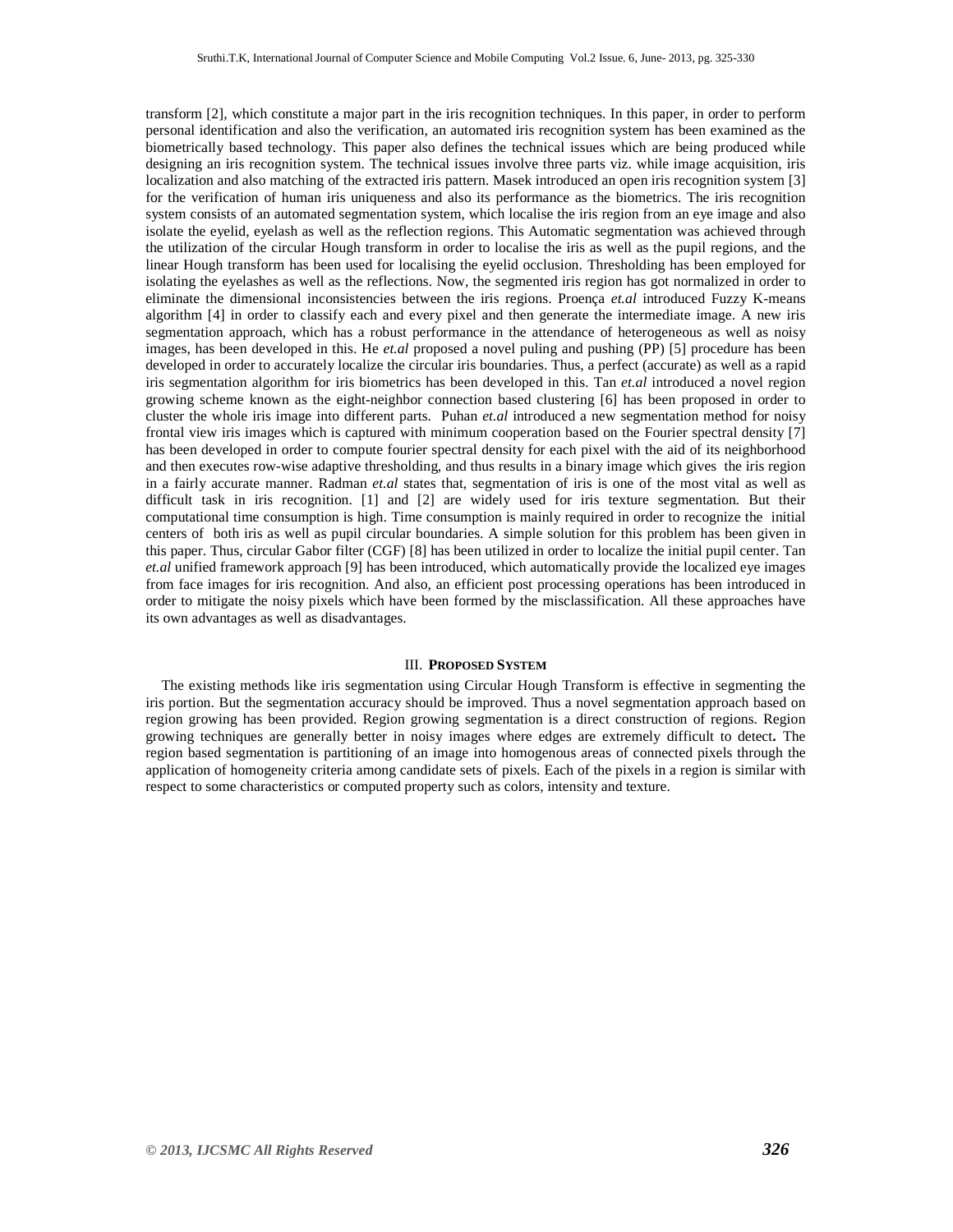

Fig. 1 System Architecture

# *A. Face and Eye Detection*

 Face detection is the most fundamental step for the research on image-based automated face analysis such as face tracking, face recognition, face authentication, facial expression recognition and facial gesture recognition. When a novel face image is given, the first thing to know is that, where the face is located, and how large the scale is to limit our concern to the face patch in the image and normalize the scale and orientation of the face patch. Usually, the face detection results are not stable; the scale of the detected face rectangle can be larger or smaller than that of the real face in the image. The eyes have salient patterns in the human face image, they can be located stably and used for face image normalization. The eye detection becomes more important when there is a need to apply model-based face image analysis approaches. Here, an automated segmentation of eye region images, from the given face images have been provided here, as locating eyes in face images is an important step for automatic face analysis and recognition. A hierarchical detection strategy has been adopted by firstly detecting the face region. Then, an eye-pair detector has been applied on the localized face region. The hierarchical detection approach improves the robustness to detect the eye region by confining the area of interest at each and every level. For face and eye detection, an AdaBoost-based face and eye-pair classifiers have been employed. The output from the AdaBoost based eye pair detector has been further advanced by classifying each eye into left or right eye category. The left or right eye classification is done by separating the width of the detected eye-pair region, as the first half as right eye and the second half as left eye.

#### *B. Image Enhancement*

Illumination variation poses the difficulties for both iris segmentation and recognition. The influence of the illumination conditions is even more noticeable when the acquisition is performed in the unconstrained environments using visible imaging. Although the problem has usually been addressed, none of the approaches provides the solution especially in the context of iris segmentation for images acquired in the unconstrained environments using visible imaging. Thus, for this reason, the advantages of single scale retinex (SSR) algorithm has been taken for improving color consistency regardless of illumination variation. Retinex is an image enhancement algorithm that is used to improve the contrast, brightness and sharpness of an image primarily through dynamic range compression. The algorithm also simultaneously provides color constant output and thus it removes the effects caused by different illuminants on a scene. It synthesizes contrast enhancement and color constancy by performing a non-linear spatial or spectral transform. The SSR is applied on the localized eye region for image enhancement prior to the feature extraction operation. SSR is actually an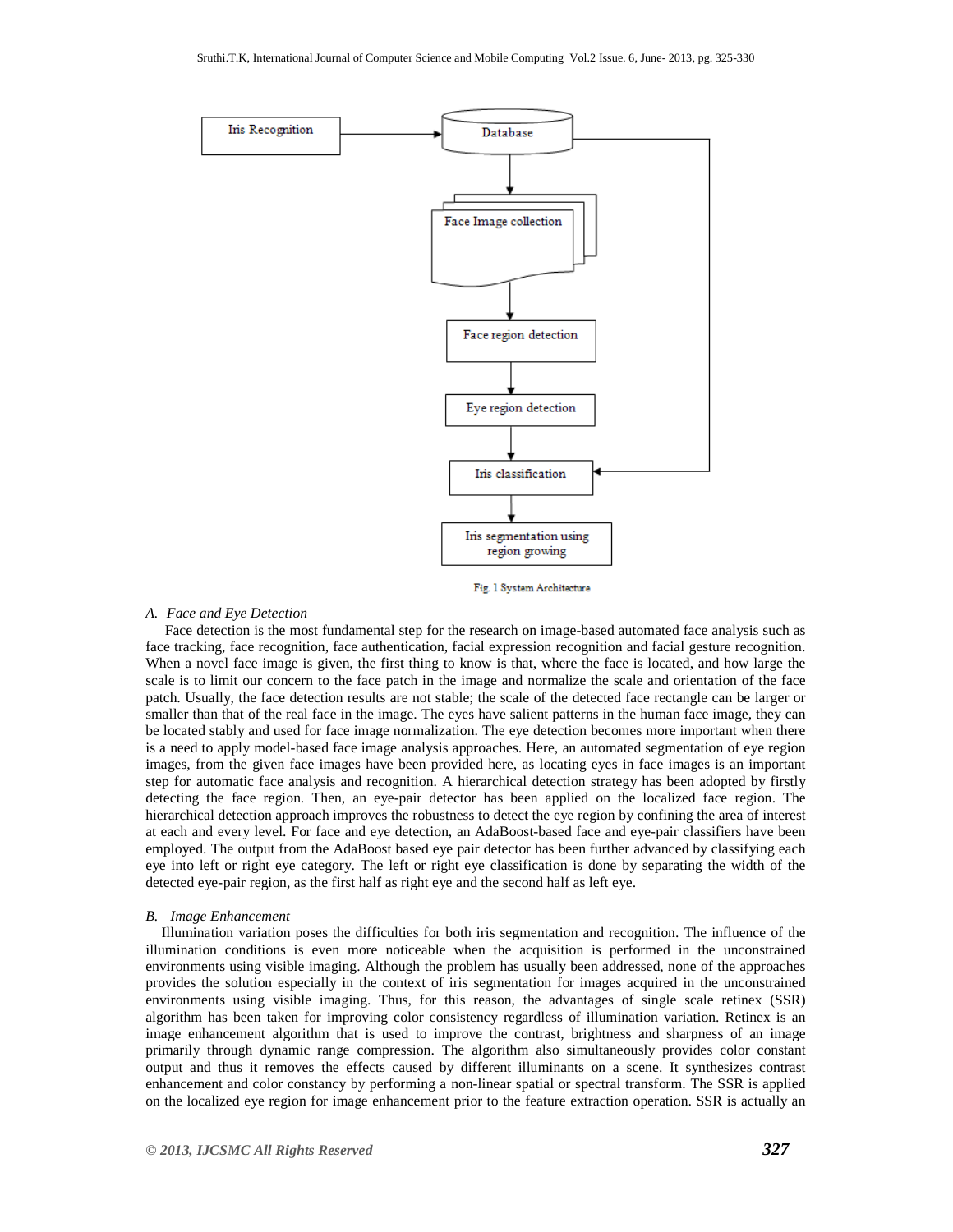image enhancement algorithm, which is used to improve the contrast, brightness and sharpness of an image primarily through dynamic range compression. It also produces color constant output, and thus removes the effects caused by different illuminants on a scene. The SSR is defined for a point  $(x, y)$  in an image as:

Ri (x, y) = log Ii (x, y) – log[F(x, y)\*Ii (x, y)], i = 1, …, S,

where the sub-index i represents the i-th spectral band, S is the number of spectral bands, R  $(x, y)$  is the Retinex output and  $I(x, y)$  i is the input image distribution in the i-th spectral band. The symbol "\*" denotes the convolution operation,  $F(x, y)$  is the normalized surround function.

# *C. Feature Extraction*

In this module, Localized texture description based on Zernike Moments (ZMs) has been shown to outperform other alternatives in terms of noise resilience, information redundancy, and image representation. Therefore, ZM is used as the feature extractor to compute higher order local pixel dependencies in the local region. Zernike moments are the mappings of an image onto a set of complex Zernike polynomials. Since Zernike polynomials are orthogonal to each other, Zernike moments can represent the properties of an image with no redundancy or overlap of information between the moments. Also, the ZM provide the property of rotational invariance. The ZM have rotational transformation properties i.e., each Zernike moment merely acquires a phase shift on rotation. Thus, the magnitude of ZM of rotated image function remains identical to those before rotation. Here, the complete orthogonal and rotation invariance properties of the ZMs are effectively exploited in this segmentation approach for the noisy iris images acquired under visible illumination in unconstrained environments. To achieve translation and scale invariance, extra normalization processes are required. To compute the Zernike moments of a digital image, the range of the image should be mapped to the unit circle first with its origin at the image's center. The pixels falling outside the unit circle are discarded in the computation process. Thus, this segmentation approach works at pixel level by exploiting the localized ZM at different radii to classify each pixel into iris or non-iris category.

# *D. Training and Classification*

The goal of classification is to find a generalized solution which can optimally separate the data into their corresponding classes or categories. Support vector machine (SVM) offers a computationally simpler model to obtain the solution which is global minimum and unique. SVM are supervised learning models with associated learning algorithms that analyze data and also recognize patterns used for classification and regression analysis. The basic SVM takes a set of input data and predicts, for each given input, which of two possible classes forms the output, making it a non-probabilistic binary linear classifier. Given a set of training examples, each marked as belonging to one of two categories, an SVM training algorithm builds a model that assigns new examples into one category or the other. An SVM model is a representation of the examples as points in space, mapped so that the examples of the separate categories are divided by a clear gap that is as wide as possible. New examples are then mapped into that same space and predicted to belong to a category based on which side of the gap they fall on. In addition to performing linear classification, SVMs can efficiently perform non-linear classification using what is called the kernel trick, implicitly mapping their inputs into high-dimensional feature spaces. This SVM classifier is trained with the same training images, which are independent from the test images. Features are extracted for each image pixel which forms a set of feature vectors. Very least amount of positive and negative training samples is used for training the SVM classifiers. Also SVM is less dependent on the training data and is fully determined by the support vectors. Classification of iris pixels is performed by using the trained classifier. Features are extracted for each pixel in order to form a collection of feature vectors. The set of feature vectors is fed into the trained classifier to induce labels such as iris or non-iris for each image pixel.

# *E. Postclassification Processing*

The operations developed in this process play a vital role to further refine the classification results produced by the trained SVM classifier. The pixels classified by the trained SVM classifier often include noise resulting from false negative and false positive errors in the classification stage. Therefore, the robust postclassification processing steps are developed to mitigate the errors and improve the segmentation accuracy of the algorithm. This postclassification process involves several sub processes like Iris Center Estimation and Boundary Refinement, Eyelid Localization, Reflection Removal, Eyelashes and Shadow (ES) Removal, Pupil Masking. In Iris Center Estimation and Boundary Refinement, iris center is estimated by fitting a circle to an edge map generated using the classified iris mask which is firstly processed with morphological operations. There are two parameters required for the operation. They are initial iris center and range of radius, which both can be easily estimated from the classified binary iris mask B. The pixels in B which are fallen outside the best fitted circle are removed, resulting in a boundary refined iris mask. In Eyelid Localization, the estimated iris center and the radius r obtained in the previous step are employed here. The iris center serves as a reference point to partition the localized iris into upper and lower eyelid regions. In Reflection Removal process, the reflections occurred in the classified image has been removed. The reflection problems appear to be more challenging in unconstrained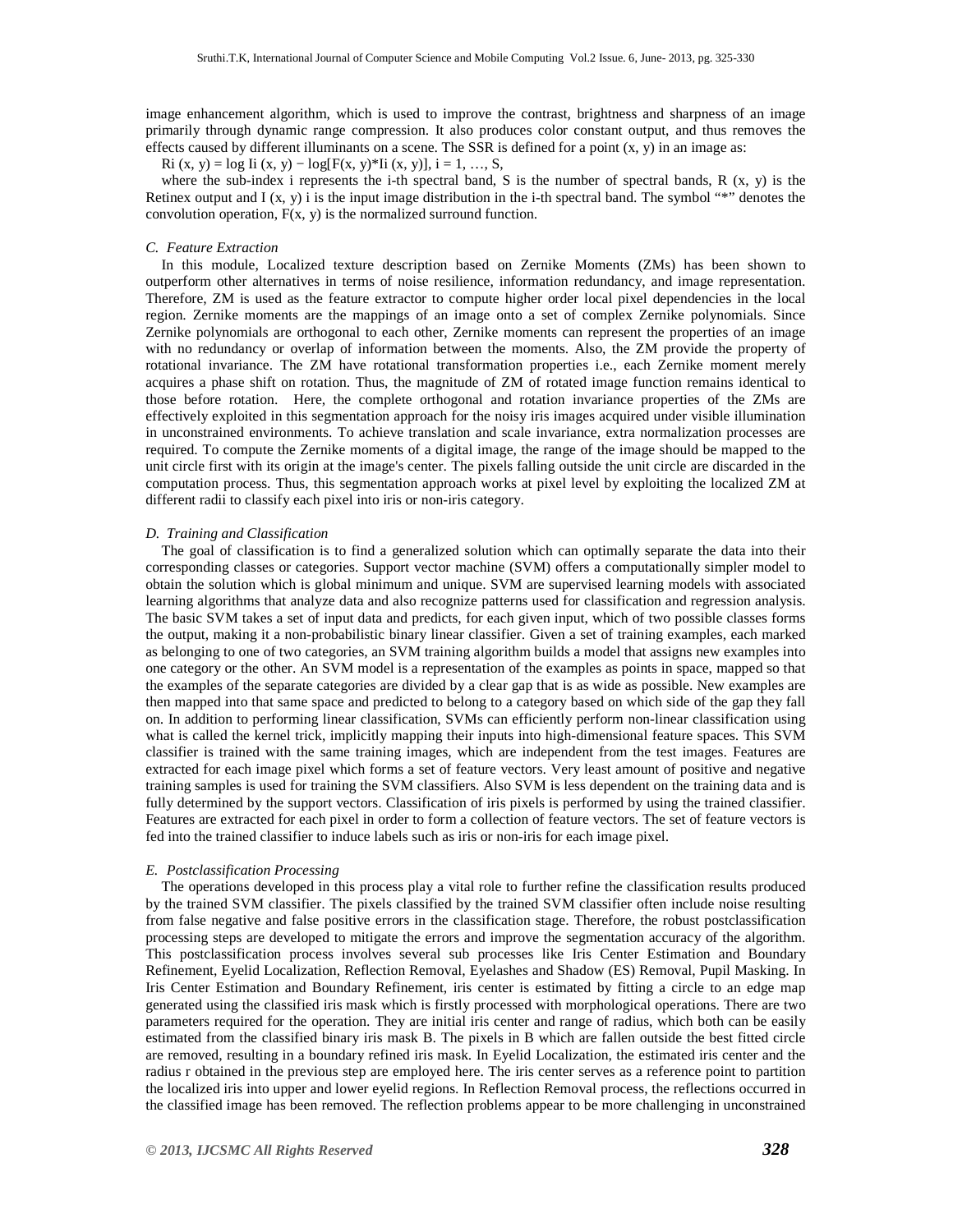environments for visible imaging acquisition images due to multiple sources of the reflections. The dynamic nature of the reflection in visible imaging acquired images justifies that the reflection removal technique in previous approaches is not sufficient for capturing the reflection regions in unconstrained environments. For this reason, a relativity propagation reflection pixel detection approach has been introduced, which can robustly localize the reflection regions. In Eyelashes and Shadow Removal process, the intensity distribution of the classified or localized iris region has been exploited. The localized iris region is first divided into two sub regions, namely, ES region, and iris (IR) region. In Pupil Masking, localization of pupil region takes place. Accurate localization of the pupil region for VW acquired images is more challenging as compared to those for NIR acquired images. The image enhancement technique plays an important role to address this problem.

# *F. Region Growing*

Region growing segmentation is a direct construction of regions. Region growing techniques are generally better in noisy images where edges are extremely difficult to detect**.** The region based segmentation is partitioning of an image into similar or homogenous areas of connected pixels through the application of homogeneity or similarity criteria among candidate sets of pixels. Region growing is a simple region based image segmentation method. It is also classified as a pixel based image segmentation method since it involves the selection of initial seed points. This approach to segmentation examines neighboring pixels of initial seed points and determines whether the pixel neighbors should be added to the region. Firstly, an initial set of small areas are iteratively merged according to similarity constraints. It starts by choosing an arbitrary seed pixel and compare it with neighboring pixels. Then, the region is grown from the seed pixel by adding neighboring pixels that are similar, increasing the size of the region. When growth of one region stops, and then simply chooses another seed pixel which does not yet belong to any region and start again. The main advantages involved in the proposed method is that, the region growing methods can correctly separate the regions that have the same properties. Also, these methods can provide the original images which have clear edges with good segmentation results. The multiple criterias can be chosen at the same time. It performs well with respect to noise.

# IV. **EXPERIMENTAL RESULTS**

The experimental result given here illustrates that the proposed method using region growing provides comparatively better segmentation accuracy as that of the existing systems.



Fig. 2 a) Face and eye detection



Fig. 2 b) Enhanced Eye Image



Fig. 2 c) Segmented in i image using region growing